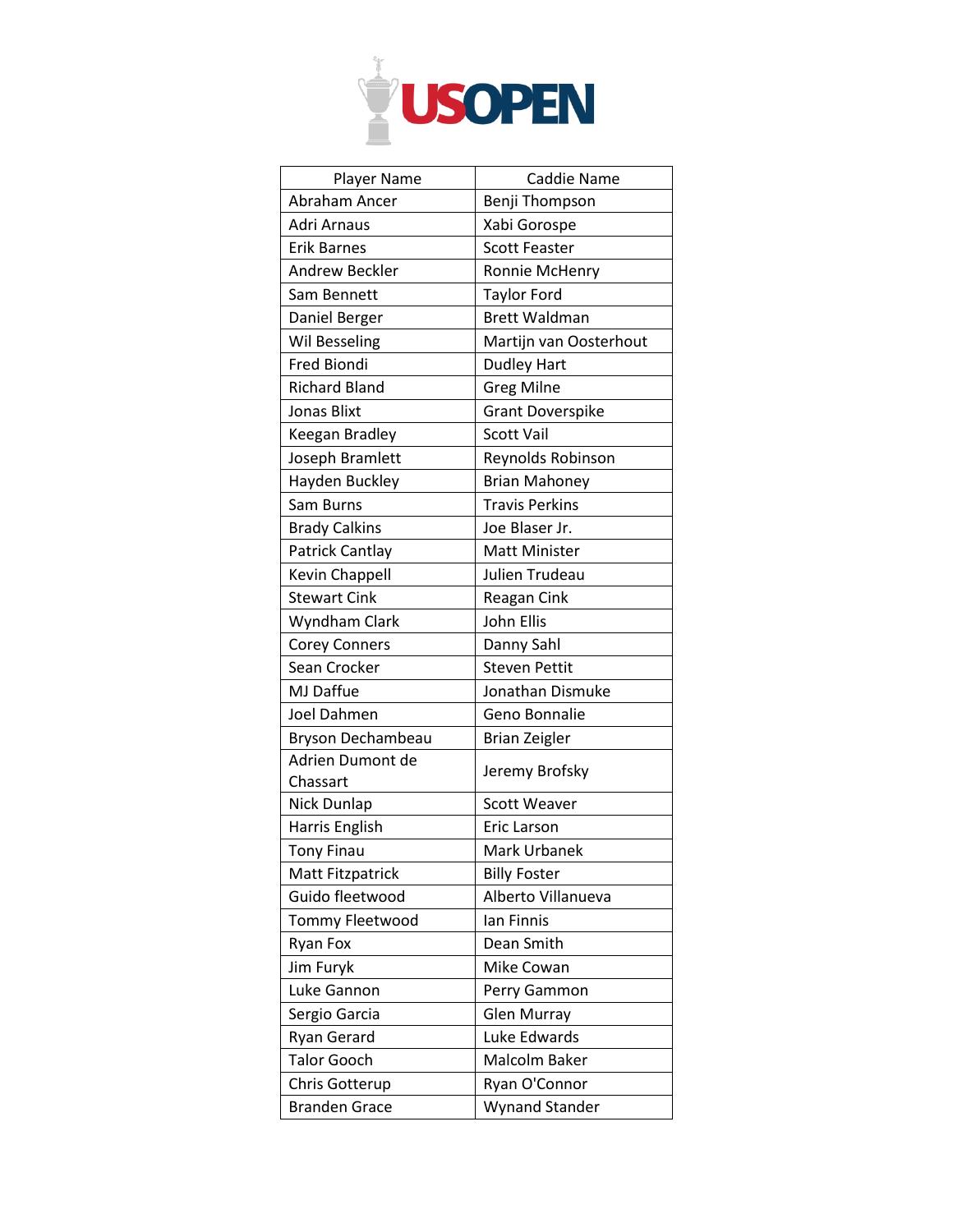

| <b>Austin Greaser</b>   | <b>Byron Greaser</b>  |
|-------------------------|-----------------------|
| Keith Greene            | <b>Chase Berry</b>    |
| Lanto Griffin           | <b>Andy Sanders</b>   |
| Adam Hadwin             | Joseph Cruz           |
| <b>Stewart Hagestad</b> | AJ Ferraro            |
| <b>Harry Hall</b>       | <b>Tom Murtaugh</b>   |
| <b>Brian Harman</b>     | <b>Scott Tway</b>     |
| <b>Tyrrell Hatton</b>   | Jonathan Bell         |
| <b>Russell Henley</b>   | Todd Gjesvold         |
| Lucas Herbert           | Nick Pugh             |
| Bo Hoag                 | <b>Kris Maerke</b>    |
| <b>Tom Hoge</b>         | <b>Henry Diana</b>    |
| Max Homa                | <b>Joe Greiner</b>    |
| <b>Billy Horschel</b>   | Mark Fulcher          |
| Rikuya Hoshino          | Ryuichi Yakumaru      |
| <b>Beau Hossler</b>     | David Pelekoudas      |
| Viktor Hovland          | Shay Knight           |
| <b>Mackenzie Hughes</b> | Jace Walker           |
| Sungjae Im              | William Spencer       |
| Daijiro Izumida         | Ryohei Kikkawa        |
| Sean Jacklin            | <b>Brian Hughes</b>   |
| Dustin Johnson          | Austin Johnson        |
| Chan Kim                | Shinichiro Ideguchi   |
| Joohyung Kim            | Jacob Fleck           |
| Si Woo Kim              | <b>Brian Vranesh</b>  |
| Kevin Kisner            | Duane Bock            |
| Kurt Kitayama           | <b>Bryan Martin</b>   |
| <b>Patton Kizzire</b>   | Joe Etter             |
| Satoshi Kodaira         | Kosuke Saito          |
| <b>Brooks Koepka</b>    | <b>Ricky Elliott</b>  |
| Jason Kokrak            | David Robinson        |
| Jinichiro Kozuma        | Yuhei Yoshimoto       |
| Danny Lee               | <b>Grant Bennett</b>  |
| K H Lee                 | <b>Daniel Parratt</b> |
| Min Woo Lee             | Sean Mcdonagh         |
| Marc Leishman           | Matthew Kelly         |
| David Lingmerth         | Micah Fugitt          |
| Luke List               | Jeff Willett          |
| <b>Ben Lorenz</b>       | <b>Blake Lorenz</b>   |
| Shane Lowry             | <b>Brian Martin</b>   |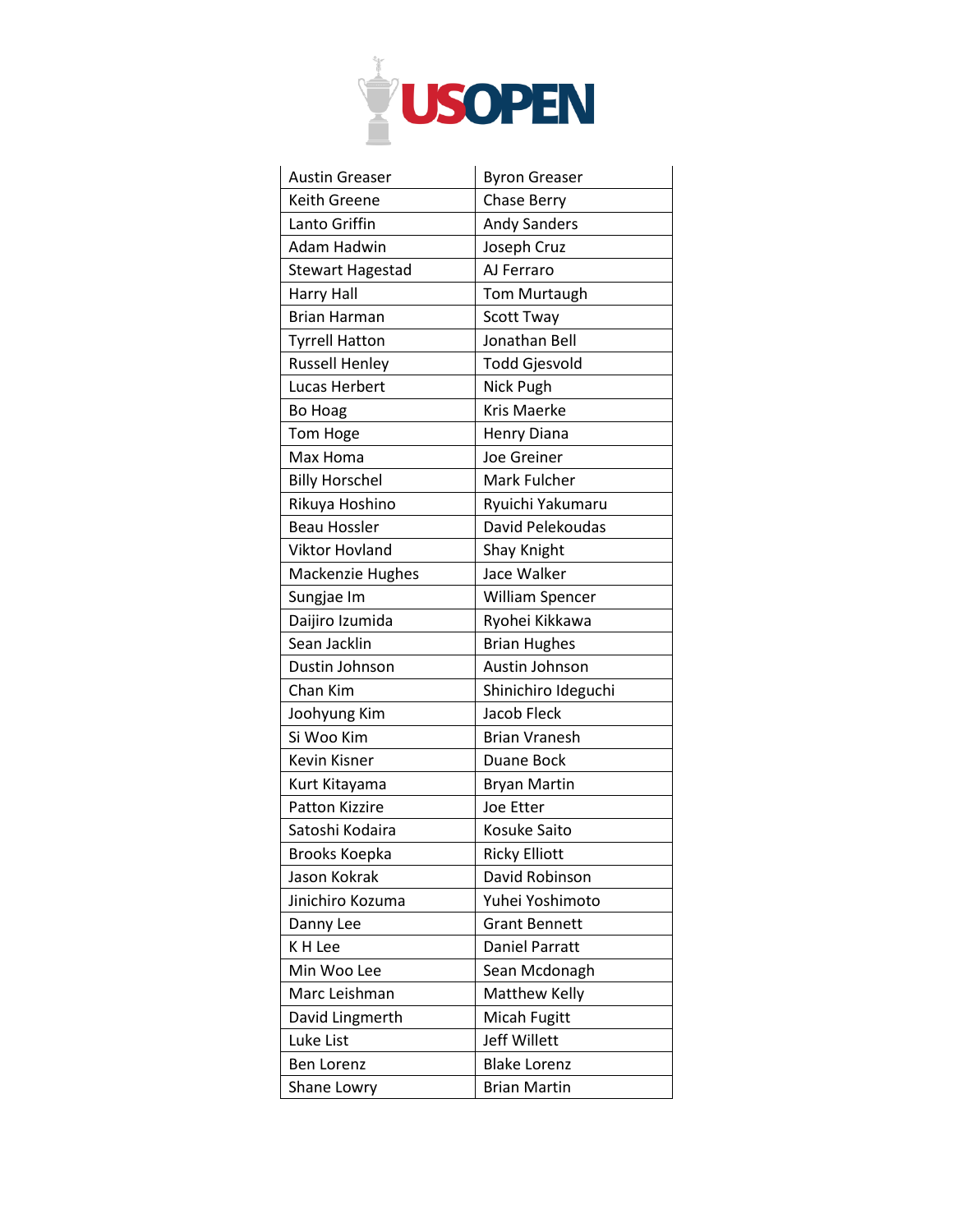

| <b>Richard Mansell</b>   | <b>Connor Winstanley</b> |
|--------------------------|--------------------------|
| <b>Caleb Manuel</b>      | Nick Hampoian            |
| <b>Kaymer Martin</b>     | <b>Craig Connelly</b>    |
| Hideki Matsuyama         | Shota Hayafuji           |
| <b>Brandon Matthews</b>  | <b>Colton Heisey</b>     |
| Denny McCarthy           | Derek Smith              |
| Matt McCarty             | Dev Das                  |
| <b>Rory McIlroy</b>      | Harry Diamond            |
| <b>Troy Merritt</b>      | <b>Robert Brown</b>      |
| Phil Mickelson           | <b>Tim Mickelson</b>     |
| Guido Migliozzi          | Alberto Calvo            |
| Maxwell Moldovan         | Jacob Conjerti           |
| Francesco Molinari       | Pello Iguaran            |
| <b>Taylor Montgomery</b> | Monte Montgomery         |
| Jediah Morgan            | <b>Joel Stahlhut</b>     |
| Collin Morikawa          | JJ Jakovac               |
| William Mouw             | Paul Silva               |
| <b>Jesse Mueller</b>     | Jessie Mueller           |
| Sebastian Munoz          | Jose Luis Campra         |
| <b>Grayson Murray</b>    | Derell Aton              |
|                          |                          |
| Kevin Na                 | Kenny Harms              |
| <b>Chris Naegel</b>      | Michael Wellington       |
| Keita Nakajima           | <b>William Harke</b>     |
| <b>Matthew NeSmith</b>   | Mick Brennan             |
| Joaquin Niemann          | <b>Gary Matthews</b>     |
| Alexander Noren          | David McNeilly           |
| <b>Shaun Norris</b>      | <b>Kyle Norris</b>       |
| <b>Andrew Novak</b>      | <b>Jeff Hamley</b>       |
| Thorbjorn Olesen         | <b>Dominic Bott</b>      |
| Louis Oosthuizen         | Colin Byrne              |
| <b>Yannik Paul</b>       | <b>Oliver Briggs</b>     |
| Mito Pereira             | <b>Scott Mcguinness</b>  |
| <b>Victor Perez</b>      | James Erkenbeck          |
| <b>Thomas Pieters</b>    | <b>Adam Marrow</b>       |
| James Piot               | Dan Ellis                |
| Séamus Power             | Simon Keelan             |
| Fran Quinn               | Lori Quinn               |
| Jon Rahm                 | Adam Hayes               |
| <b>Patrick Reed</b>      | <b>Kessler Karain</b>    |